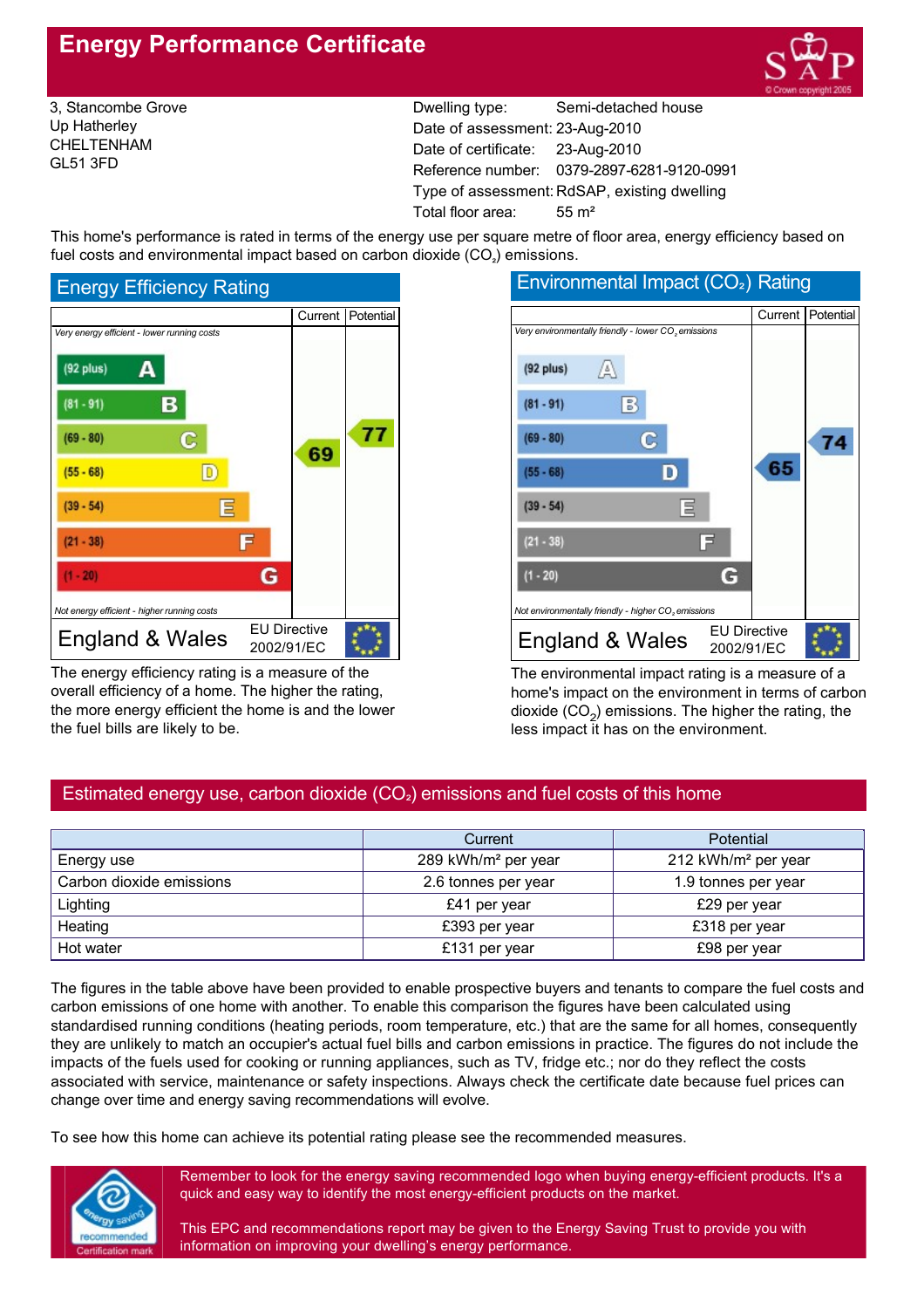23-Aug-2010 RRN: 0379-2897-6281-9120-0991

## About this document

### The Energy Performance Certificate for this dwelling was produced following an energy assessment undertaken by a qualified assessor, accredited by the NHER Accreditation Scheme, to a scheme authorised by the Government. This certificate was produced using the RdSAP 2005 assessment methodology and has been produced under the Energy Performance of Buildings (Certificates and Inspections) (England and Wales) Regulations 2007 as amended. A copy of the certificate has been lodged on a national register.

| Assessor's accreditation number: NHER001926 |                                                                   |
|---------------------------------------------|-------------------------------------------------------------------|
| Assessor's name:                            | Mr Daniel Casey                                                   |
| Company name/trading name:                  | KC Home Inspections                                               |
| Address:                                    | 7 Ansdell Drive, Brockworth, Gloucester, Gloucestershire, GL3 4BT |
| Phone number:                               | 07595358569                                                       |
| Fax number:                                 |                                                                   |
| E-mail address:                             | dicasey@blueyonder.co.uk                                          |
| Related party disclosure:                   | No related party                                                  |
|                                             |                                                                   |

#### If you have a complaint or wish to confirm that the certificate is genuine

Details of the assessor and the relevant accreditation scheme are as above. You can get contact details of the accreditation scheme from their website at www.nher.co.uk together with details of their procedures for confirming authenticity of a certificate and for making a complaint.

#### About the building's performance ratings

The ratings on the certificate provide a measure of the building's overall energy efficiency and its environmental impact, calculated in accordance with a national methodology that takes into account factors such as insulation, heating and hot water systems, ventilation and fuels used. The average Energy Efficiency Rating for a dwelling in England and Wales is band E (rating 46).

Not all buildings are used in the same way, so energy ratings use 'standard occupancy' assumptions which may be different from the specific way you use your home. Different methods of calculation are used for homes and for other buildings. Details can be found at www.communities.gov.uk/epbd

Buildings that are more energy efficient use less energy, save money and help protect the environment. A building with a rating of 100 would cost almost nothing to heat and light and would cause almost no carbon emissions. The potential ratings on the certificate describe how close this building could get to 100 if all the cost effective recommended improvements were implemented.

### About the impact of buildings on the environment

One of the biggest contributors to global warming is carbon dioxide. The way we use energy in buildings causes emissions of carbon. The energy we use for heating, lighting and power in homes produces over a quarter of the UK's carbon dioxide emissions and other buildings produce a further onesixth.

The average household causes about 6 tonnes of carbon dioxide every year. Adopting the recommendations in this report can reduce emissions and protect the environment. You could reduce emissions even more by switching to renewable energy sources. In addition there are many simple everyday measures that will save money, improve comfort and reduce the impact on the environment. Some examples are given at the end of this report.

**Visit the Department for Communities and Local Government website at www.communities.gov.uk/epbd to:**

- Find how to confirm the authenticity of an energy performance certificate
- Find how to make a complaint about a certificate or the assessor who produced it
- Learn more about the national register where this certificate has been lodged the Department is the controller of the data on the register for Data Protection Act 1998 purposes
- **Learn more about energy efficiency and reducing energy consumption.**

Further information about Energy Performance Certificates can be found under Frequently Asked Questions at www.epcregister.com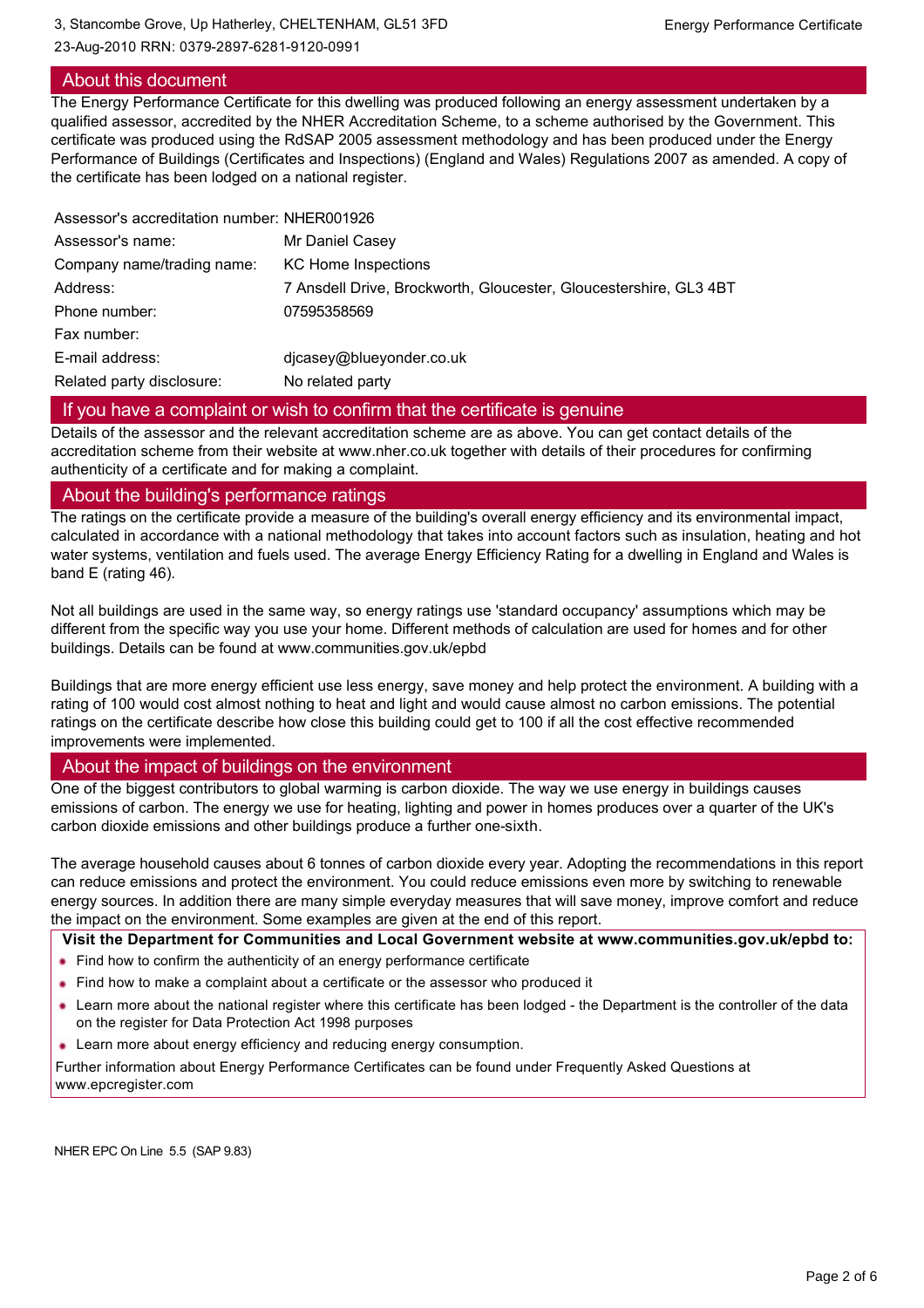3, Stancombe Grove Up Hatherley CHELTENHAM GL51 3FD

Date of certificate: 23-Aug-2010 Reference number: 0379-2897-6281-9120-0991

## Summary of this home's energy performance related features

The table below gives an assessment of the key individual elements that have an impact on this home's energy and environmental performance. Each element is assessed by the national calculation methodology against the following scale: Very poor / Poor / Average / Good / Very good. The assessment does not take into consideration the physical condition of any element. "Assumed" means that the insulation could not be inspected and an assumption has been made in the methodology based on age and type of construction.

| Element                                                | Description                                 | Current performance<br><b>Energy Efficiency</b> | Environmental |
|--------------------------------------------------------|---------------------------------------------|-------------------------------------------------|---------------|
| Walls                                                  | Timber frame, as built, insulated (assumed) | Good                                            | Good          |
| Roofs                                                  | Pitched, insulated (assumed)                | Good                                            | Good          |
| Floor                                                  | Solid, no insulation (assumed)              |                                                 |               |
| <b>Windows</b>                                         | Fully double glazed                         | Average                                         | Average       |
| Main heating                                           | Boiler and radiators, mains gas             | Good                                            | Good          |
| Main heating controls                                  | Programmer and room thermostat              | Average                                         | Average       |
| Secondary heating                                      | None                                        |                                                 |               |
| Hot water                                              | From main system                            | Good                                            | Good          |
| Lighting                                               | Low energy lighting in 57% of fixed outlets | Good                                            | Good          |
| <b>Current energy efficiency rating</b>                |                                             | C <sub>69</sub>                                 |               |
| Current environmental impact (CO <sub>2</sub> ) rating |                                             |                                                 | D 65          |

## Low and zero carbon energy sources

None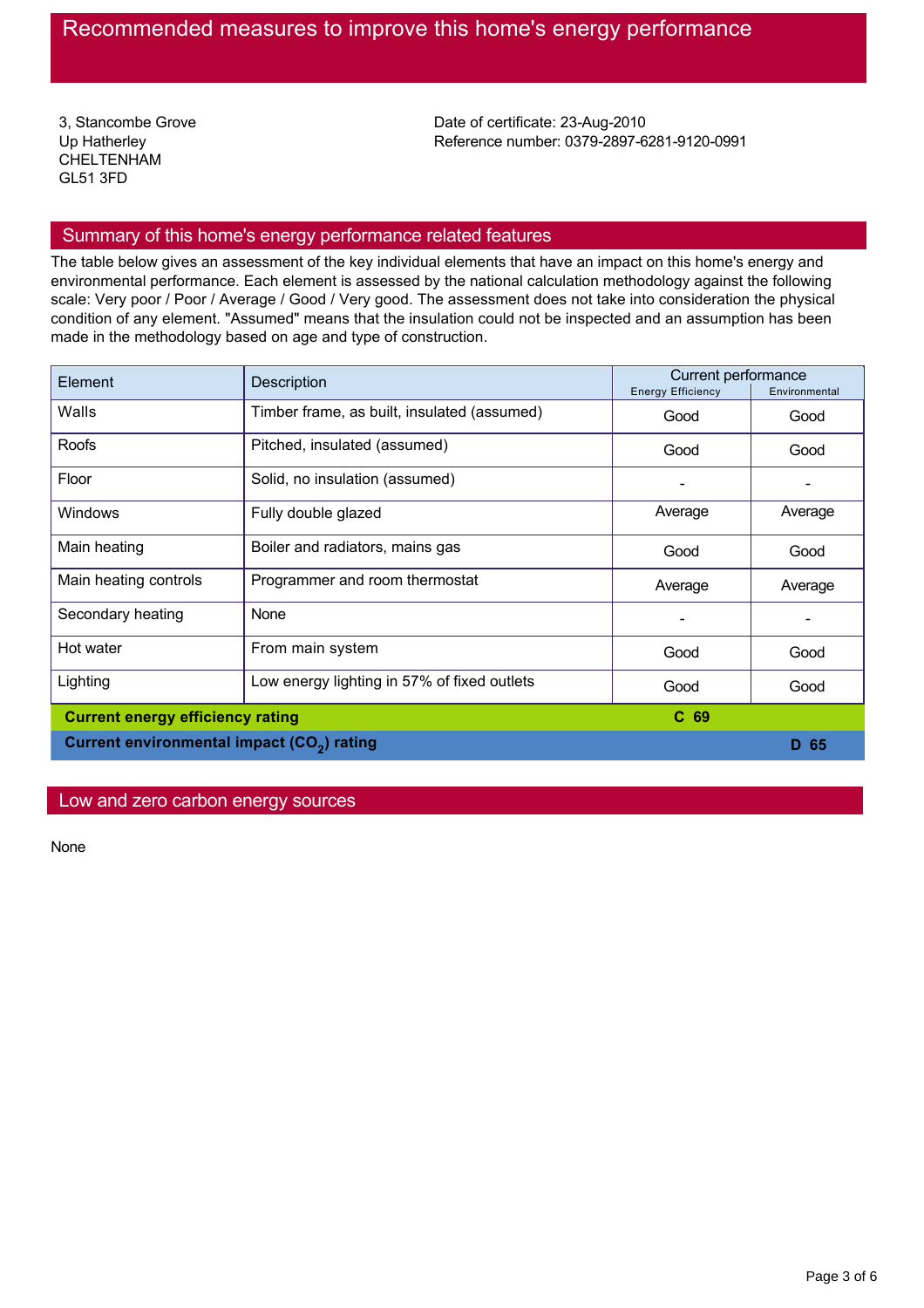## Recommendations

The measures below are cost effective. The performance ratings after improvement listed below are cumulative, that is they assume the improvements have been installed in the order that they appear in the table.

| Lower cost measures                                      | Typical savings | Performance ratings after improvements |                      |  |
|----------------------------------------------------------|-----------------|----------------------------------------|----------------------|--|
| (up to $£500$ )                                          | per year        | Energy efficiency                      | Environmental impact |  |
| 1 Low energy lighting for all fixed outlets              | £10             | C <sub>70</sub>                        | D 65                 |  |
| 2 Upgrade heating controls                               | £17             | C <sub>71</sub>                        | D 66                 |  |
| Sub-total                                                | £27             |                                        |                      |  |
| Higher cost measures                                     |                 |                                        |                      |  |
| 3 Replace boiler with new condensing boiler              | £94             | C 77                                   | C <sub>74</sub>      |  |
| Total                                                    | £121            |                                        |                      |  |
| <b>Potential energy efficiency rating</b>                |                 | C 77                                   |                      |  |
| Potential environmental impact (CO <sub>2</sub> ) rating |                 |                                        | C <sub>74</sub>      |  |

## Further measures to achieve even higher standards

The further measures listed below should be considered in addition to those already specified if aiming for the highest possible standards for this home. However you should check the conditions in any covenants, planning conditions, warranties or sale contracts.

|                                                         | Typical savings | Performance ratings after improvements |                      |
|---------------------------------------------------------|-----------------|----------------------------------------|----------------------|
|                                                         | per year        | Energy efficiency                      | Environmental impact |
| 4 Solar water heating                                   | £22             | C <sub>79</sub>                        | C 76                 |
| 5 Solar photovoltaic panels, 2.5 kWp                    | £196            | A 92                                   | <b>B</b> 89          |
| <b>Enhanced energy efficiency rating</b>                |                 | A 92                                   |                      |
| Enhanced environmental impact (CO <sub>2</sub> ) rating |                 |                                        | <b>B</b> 89          |

Improvements to the energy efficiency and environmental impact ratings will usually be in step with each other. However, they can sometimes diverge because reduced energy costs are not always accompanied by a reduction in carbon dioxide  $(CO<sub>2</sub>)$  emissions.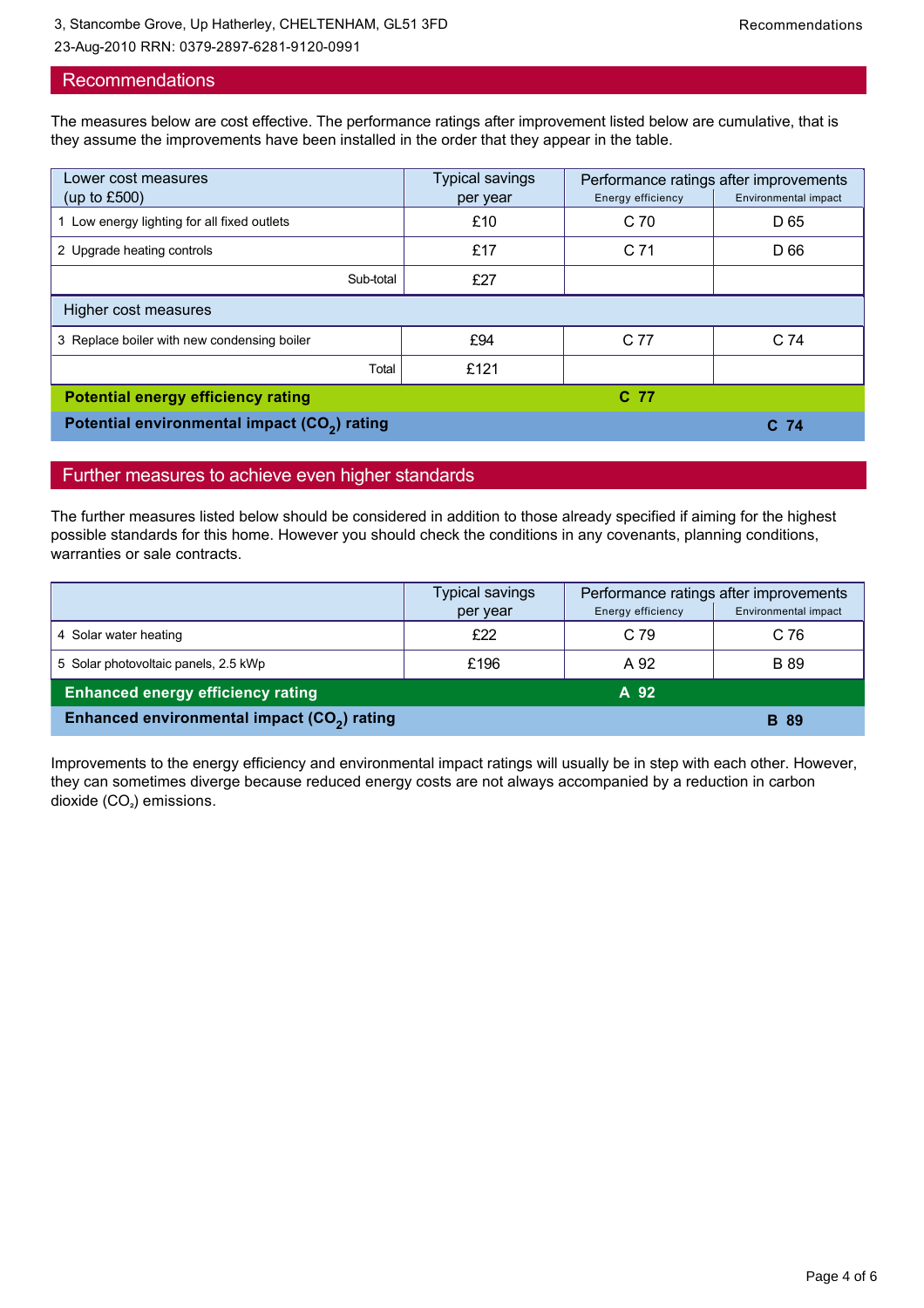### About the cost effective measures to improve this home's performance ratings

If you are a tenant, before undertaking any work you should check the terms of your lease and obtain approval from your landlord if the lease either requires it, or makes no express provision for such work.

#### **Lower cost measures (typically up to £500 each)**

23-Aug-2010 RRN: 0379-2897-6281-9120-0991

These measures are relatively inexpensive to install and are worth tackling first. Some of them may be installed as DIY projects. DIY is not always straightforward and sometimes there are health and safety risks, so take advice before carrying out DIY improvements.

#### **1 Low energy lighting**

Replacement of traditional light bulbs with energy saving recommended ones will reduce lighting costs over the lifetime of the bulb, and they last up to 12 times longer than ordinary light bulbs. Also consider selecting low energy light fittings when redecorating; contact the Lighting Association for your nearest stockist of Domestic Energy Efficient Lighting Scheme fittings.

#### **2 Heating controls (thermostatic radiator valves)**

Thermostatic radiator valves allow the temperature of each room to be controlled to suit individual needs, adding to comfort and reducing heating bills provided internal doors are kept closed. For example, they can be set to be warmer in the living room and bathroom than in the bedrooms. Ask a competent heating engineer to install thermostatic radiator valves. Thermostatic radiator valves should be fitted to every radiator except the radiator in the same room as the room thermostat. Remember the room thermostat is needed as well as the thermostatic radiator valves, to enable the boiler to switch off when no heat is required.

#### **Higher cost measures (typically over £500 each)**

#### **3 New condensing boiler**

A condensing boiler is capable of much higher efficiencies than other types of boiler, meaning it will burn less fuel to heat this property. This improvement is most appropriate when the existing central heating boiler needs repair or replacement, but there may be exceptional circumstances making this impractical. Condensing boilers need a drain for the condensate which limits their location; remember this when considering remodelling the room containing the existing boiler even if the latter is to be retained for the time being (for example a kitchen makeover). Building Regulations apply to this work, so your local authority building control department should be informed, unless the installer is registered with a competent persons scheme<sup>1</sup>, and can therefore self-certify the work for Building Regulation compliance. Ask a qualified heating engineer to explain the options.

#### About the further measures to achieve even higher standards

Further measures that could deliver even higher standards for this home. You should check the conditions in any covenants, planning conditions, warranties or sale contracts before undertaking any of these measures. If you are a tenant, before undertaking any work you should check the terms of your lease and obtain approval from your landlord if the lease either requires it, or makes no express provision for such work.

#### **4 Solar water heating**

A solar water heating panel, usually fixed to the roof, uses the sun to preheat the hot water supply. This will significantly reduce the demand on the heating system to provide hot water and hence save fuel and money. The Solar Trade Association has up-to-date information on local installers and any grant that may be available.

#### **5 Solar photovoltaic (PV) panels**

A solar PV system is one which converts light directly into electricity via panels placed on the roof with no waste and no emissions. This electricity is used throughout the home in the same way as the electricity purchased from an energy supplier. The British Photovoltaic Association has up-to-date information on local installers who are qualified electricians and on any grant that may be available. Planning restrictions may apply in certain neighbourhoods and you should check this with the local authority. Building Regulations apply to this work, so your local authority building control department should be informed, unless the installer is appropriately qualified and registered as such with a competent persons scheme<sup>1</sup>, and can therefore self-certify the work for Building Regulation compliance. The assessment does not include the effect of any feed-in tariff, which could appreciably increase the savings that are shown on this EPC for solar photovoltaic panels.